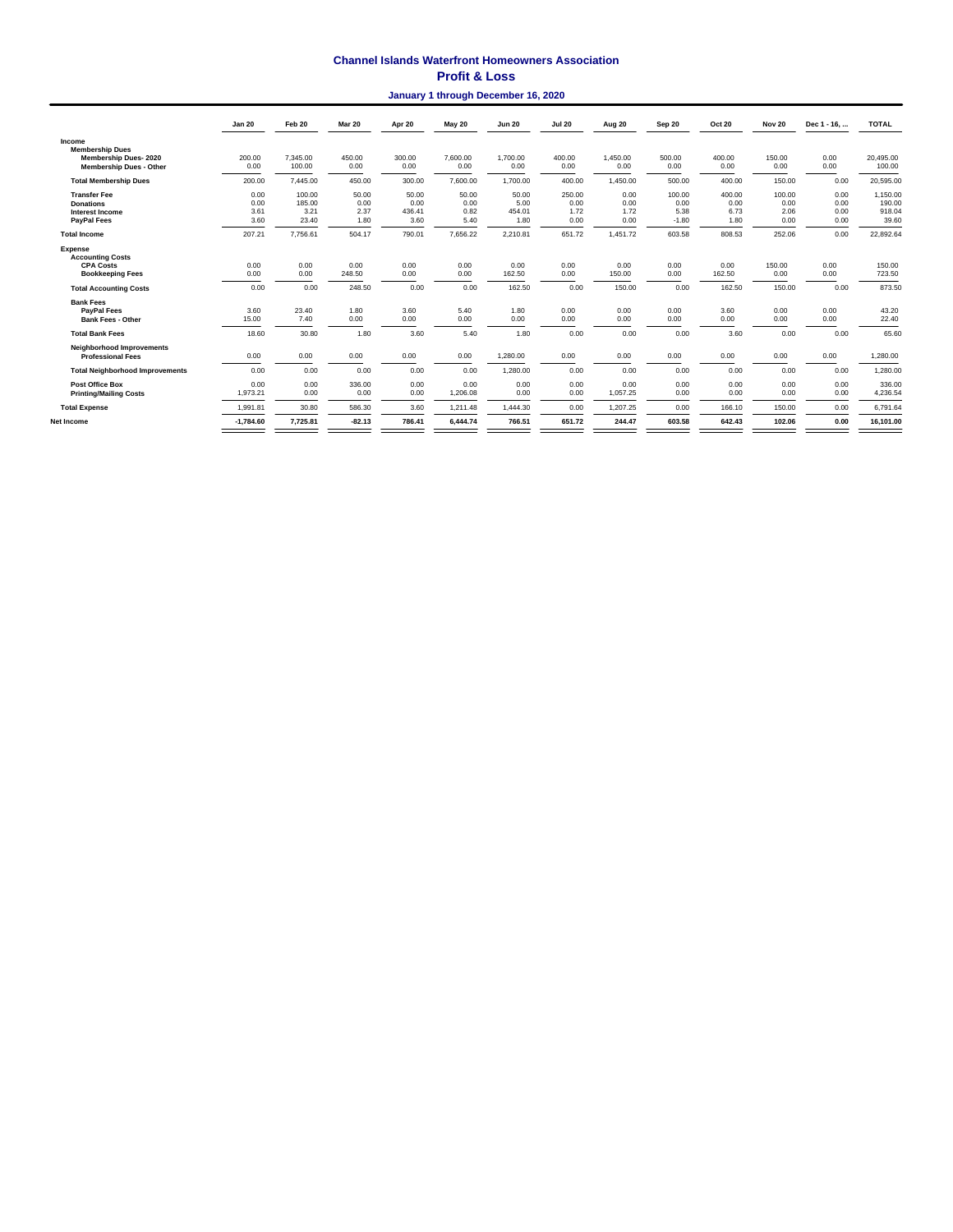# **Channel Islands Waterfront Homeowners Association P&L By Year- Last 5**

|                                   | Jan - Dec 16 | Jan - Dec 17 | Jan - Dec 18 | Jan - Dec 19 | Jan - Dec 20 | <b>TOTAL</b> |
|-----------------------------------|--------------|--------------|--------------|--------------|--------------|--------------|
| <b>Income</b>                     |              |              |              |              |              |              |
| <b>Membership Dues</b>            | 21.950.00    | 22.450.00    | 18.550.00    | 20.450.00    | 20.595.00    | 103.995.00   |
| <b>Transfer Fee</b>               | 1,200.00     | 1,200.00     | 1,550.00     | 850.00       | 1,150.00     | 5.950.00     |
| <b>Donations</b>                  | 200.00       | 200.00       | 260.00       | 515.00       | 190.00       | 1,365.00     |
| <b>Interest Income</b>            | 15.95        | 17.46        | 19.28        | 26.24        | 918.04       | 996.97       |
| <b>PayPal Fees</b>                | 0.00         | 0.00         | 7.00         | 41.35        | 39.60        | 87.95        |
| <b>Total Income</b>               | 23,365.95    | 23.867.46    | 20.386.28    | 21,882.59    | 22.892.64    | 112,394.92   |
| <b>Expense</b>                    |              |              |              |              |              |              |
| <b>Accounting Costs</b>           | 630.50       | 1,295.50     | 1,078.75     | 1,000.25     | 873.50       | 4,878.50     |
| <b>Annual Meeting</b>             | 2,801.80     | 5,857.99     | 3,168.65     | 3,173.45     | 0.00         | 15,001.89    |
| <b>Bank Fees</b>                  | 0.00         | 1.75         | 10.70        | 115.33       | 65.60        | 193.38       |
| <b>Board of Directors Expense</b> | 0.00         | 1,397.91     | 473.42       | 1,015.69     | 0.00         | 2,887.02     |
| <b>Income Taxes</b>               | 0.00         | 50.00        | 0.00         | 0.00         | 0.00         | 50.00        |
| <b>Insurance Expense</b>          | 1.600.00     | 1.835.00     | 2.200.00     | 3.398.00     | 0.00         | 9.033.00     |
| <b>Legal Fees</b>                 | 0.00         | 0.00         | 0.00         | 20.00        | 0.00         | 20.00        |
| <b>Neighborhood Improvements</b>  | 0.00         | 0.00         | 0.00         | 0.00         | 1.280.00     | 1.280.00     |
| <b>Political Contributions</b>    | 0.00         | 1.000.00     | 0.00         | 0.00         | 0.00         | 1.000.00     |
| <b>Post Office Box</b>            | 288.00       | 312.00       | 312.00       | 312.00       | 336.00       | 1.560.00     |
| <b>Printing/Mailing Costs</b>     | 2,039.06     | 2.074.17     | 2.838.82     | 3.838.94     | 4.236.54     | 15,027.53    |
| <b>Total Expense</b>              | 7,359.36     | 13.824.32    | 10,082.34    | 12,873.66    | 6.791.64     | 50,931.32    |
| Net Income                        | 16,006.59    | 10.043.14    | 10,303.94    | 9.008.93     | 16,101.00    | 61,463.60    |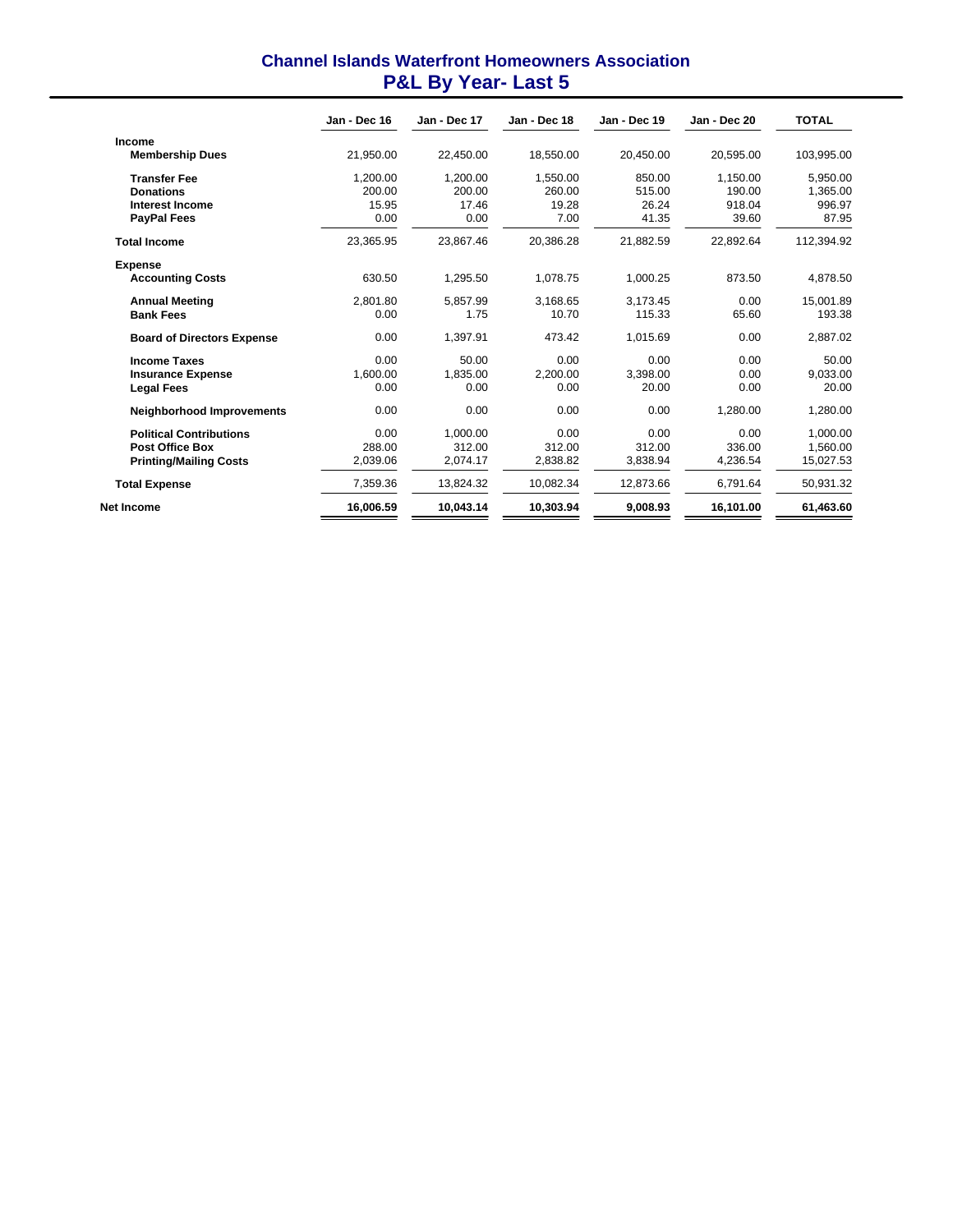## **10:31 AM Channel Islands Waterfront Homeowners Association 12/16/20 Check Detail October 1 through December 16, 2020**

| <b>Type</b>     | <b>Num</b> | Date     | <b>Name</b>                | Memo                                  | <b>Account</b>          | <b>Original Amount</b> |
|-----------------|------------|----------|----------------------------|---------------------------------------|-------------------------|------------------------|
| <b>Bill Pmt</b> | 1014       | 10/05/20 | <b>Debra Butts</b>         |                                       | Chase- Checking         | $-162.50$              |
| Bill            | 2978       | 09/30/20 |                            | 8/3,8/17,8/26,9/14,9/23/20 (3.25 hrs) | <b>Bookkeeping Fees</b> | 162.50                 |
| <b>TOTAL</b>    |            |          |                            |                                       |                         | 162.50                 |
| <b>Check</b>    | 1015       | 11/05/20 | <b>Blake Rochette Inc.</b> |                                       | Chase-Checking          | $-150.00$              |
|                 |            |          |                            | 2019 Taxes, 199n & 990n filings       | <b>CPA Costs</b>        | 150.00                 |
| <b>TOTAL</b>    |            |          |                            |                                       |                         | 150.00                 |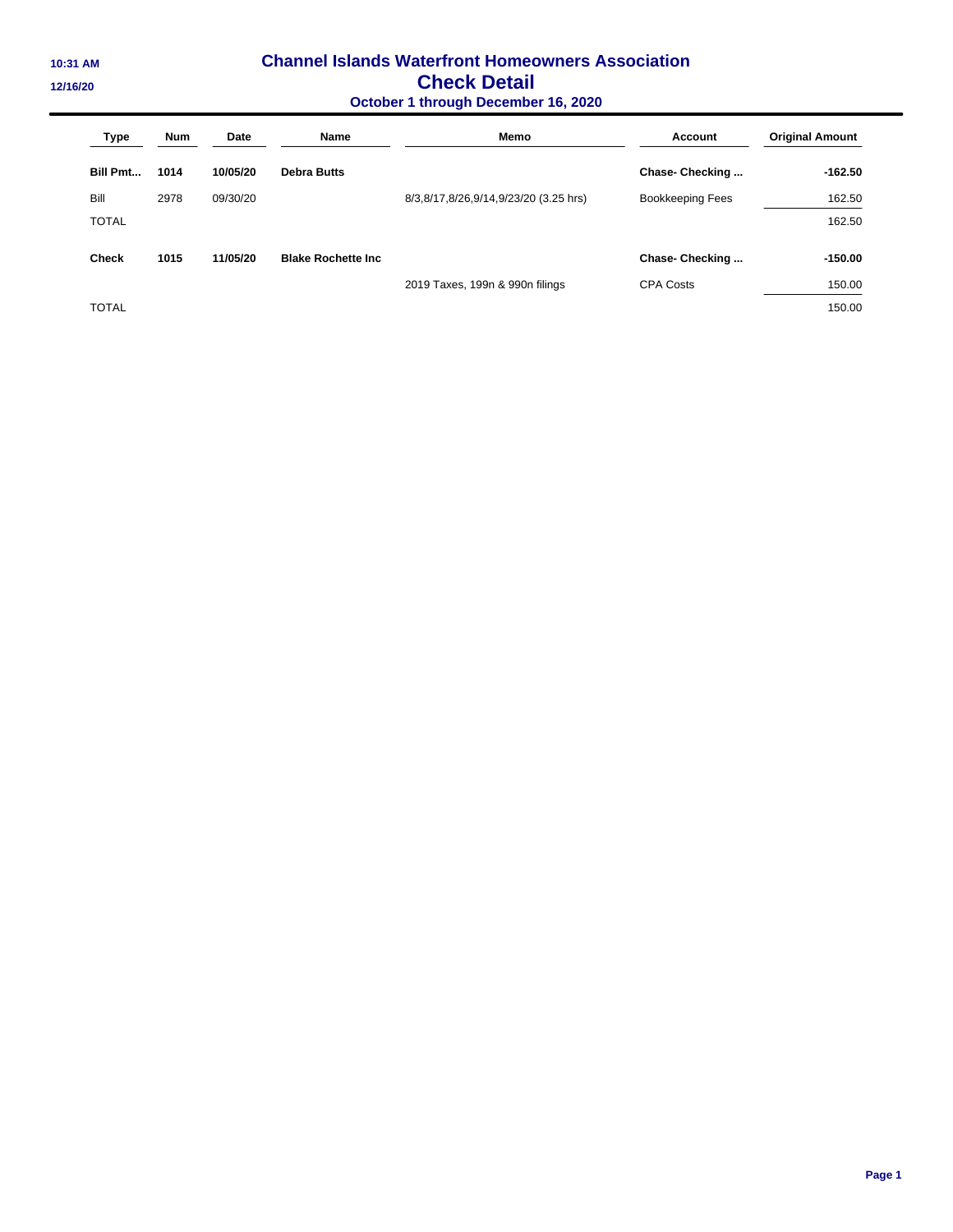## **Channel Islands Waterfront Homeowners Association Balance Sheet As of December 16, 2020**

|                                                | Dec 16, 20 |
|------------------------------------------------|------------|
| <b>ASSETS</b>                                  |            |
| <b>Current Assets</b>                          |            |
| <b>Checking/Savings</b>                        |            |
| <b>Chase-Checking 9770</b>                     | 10,631.63  |
| <b>Chase-Savings 1627</b>                      | 215,000.00 |
| <b>Total Checking/Savings</b>                  | 225,631.63 |
| <b>Accounts Receivable</b>                     |            |
| <b>Accounts Receivable</b>                     | $-151.80$  |
| <b>Total Accounts Receivable</b>               | $-151.80$  |
| <b>Total Current Assets</b>                    | 225,479.83 |
| <b>TOTAL ASSETS</b>                            | 225,479.83 |
| <b>LIABILITIES &amp; EQUITY</b>                |            |
| <b>Equity</b><br><b>Opening Balance Equity</b> | 119,851.96 |
| <b>Retained Earnings</b>                       | 89,526.87  |
| Net Income                                     | 16,101.00  |
| <b>Total Equity</b>                            | 225,479.83 |
| <b>TOTAL LIABILITIES &amp; EQUITY</b>          | 225,479.83 |